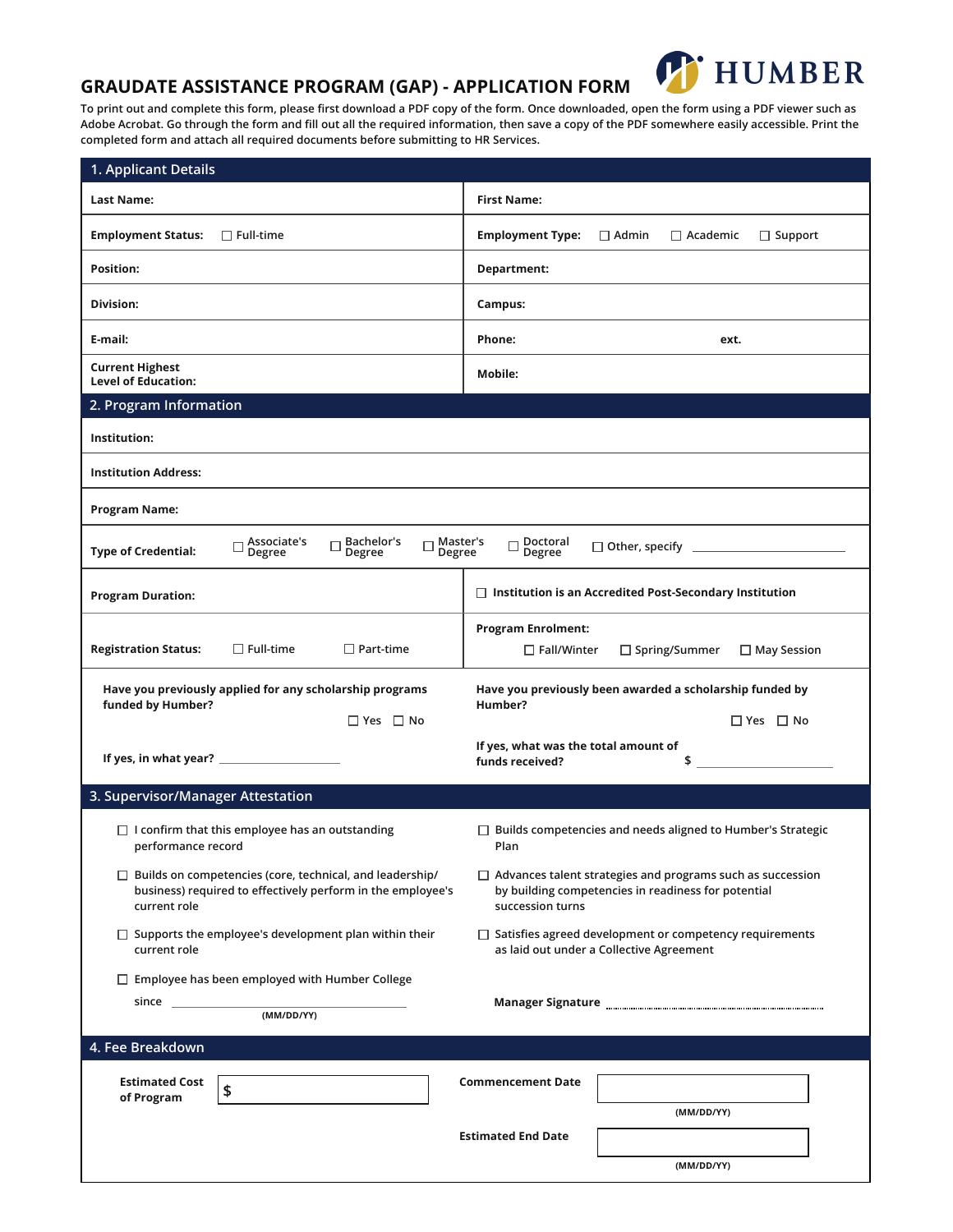**Describe how this program/course of study will make a positive difference in your life and contribute to Humber as a whole.**